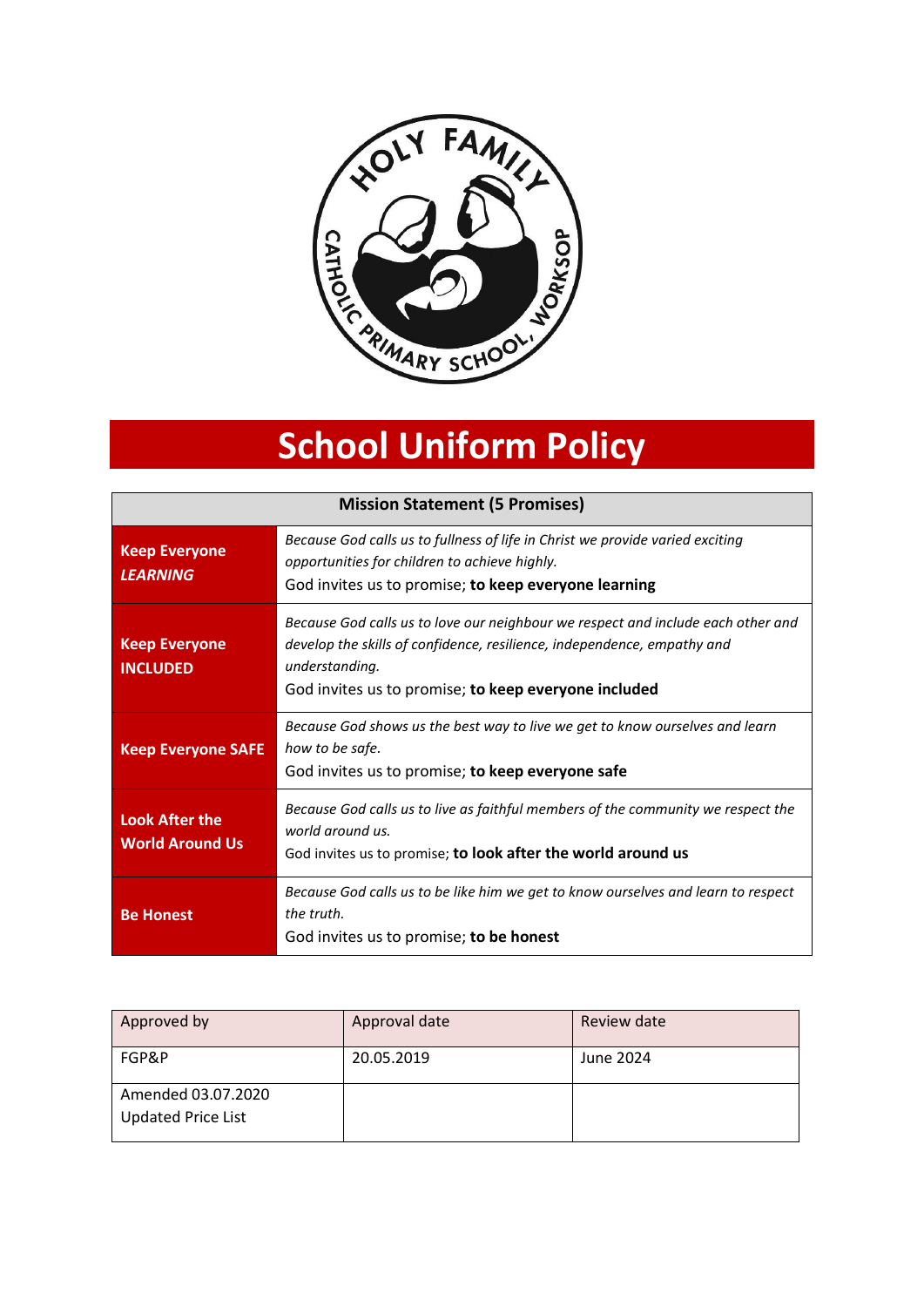## **School Uniform Policy**

### **Introduction**

The governing body of Holy Family decided to re-launch the school uniform policy in June 2017 as part of the duty placed upon them to ensure that school policies promote good behaviour and discipline and strongly support the valuable role in contributing to the ethos of a school and setting an appropriate tone.

As part of the re-launch, the views of parents and pupils were taken into account along with the views of the staff members. The cost of additional items of clothing was carefully considered as the governors wish to ensure it is best value for money. The cost of the uniform was a high priority and therefore compulsory branded items have been kept to a minimum. Governors agree that any reasonable requests to vary this policy, in particular to meet the needs of any individual pupil to accommodate their religion or belief, ethnicity, disability or other special considerations will be supported. No child will be put at a particular disadvantage because of their gender, race, sexual orientation, religion, belief or gender reassignment.

### **Pupil Premium/ Free School Meals**

Pupils who are in receipt of Pupil Premium or on Free School Meals are entitled to claim uniform bundles from school free of charge. If you are unsure whether you can claim please log on to: [https://emsonline.nottscc.gov.uk/CitizenPortal\\_LIVE/Account/Login?ReturnUrl=%2fCitizenPortal\\_LIVE](https://emsonline.nottscc.gov.uk/CitizenPortal_LIVE/Account/Login?ReturnUrl=%2fCitizenPortal_LIVE)

### **Policy Review**

This policy will be reviewed in the first year and then every 5 years to ensure it is still fit for purpose and to ensure that we are avoiding frequent uniform changes. Complaints and challenges about our school uniform will be resolved in accordance with the school's complaints policy. We would always consult and work closely with parents to arrive at mutually acceptable outcomes.

### **Uniform Policy Compliance**

Given that governors will consider any reasonable request for flexibility, we expect all children to adhere to the policy. In the unlikely event of children not being compliant, the school behaviour policy will be used.

### **Donations & Lost Uniform**

We encourage parents to donate uniform that is of no use and we strongly advise that all school uniform is name tagged. The school will frequently display lost property on a table top stall in the playground at the end of the school day and parents are welcome to look in the lost property box next to the KS1 exit.

### **Other Dress Code Rules**

On health and safety grounds we do not allow children to wear jewellery, nail varnish or make-up in school. The exceptions to this rule are earring studs in pierced ears, watches and small objects of religious significance. We ask the children to remove these objects during P.E., to prevent them from causing injury. All long hair should be tied back during P.E. lessons. **This policy does not allow children to have extreme haircuts, styles or accessories that could serve as a distraction to themselves or the other children.**